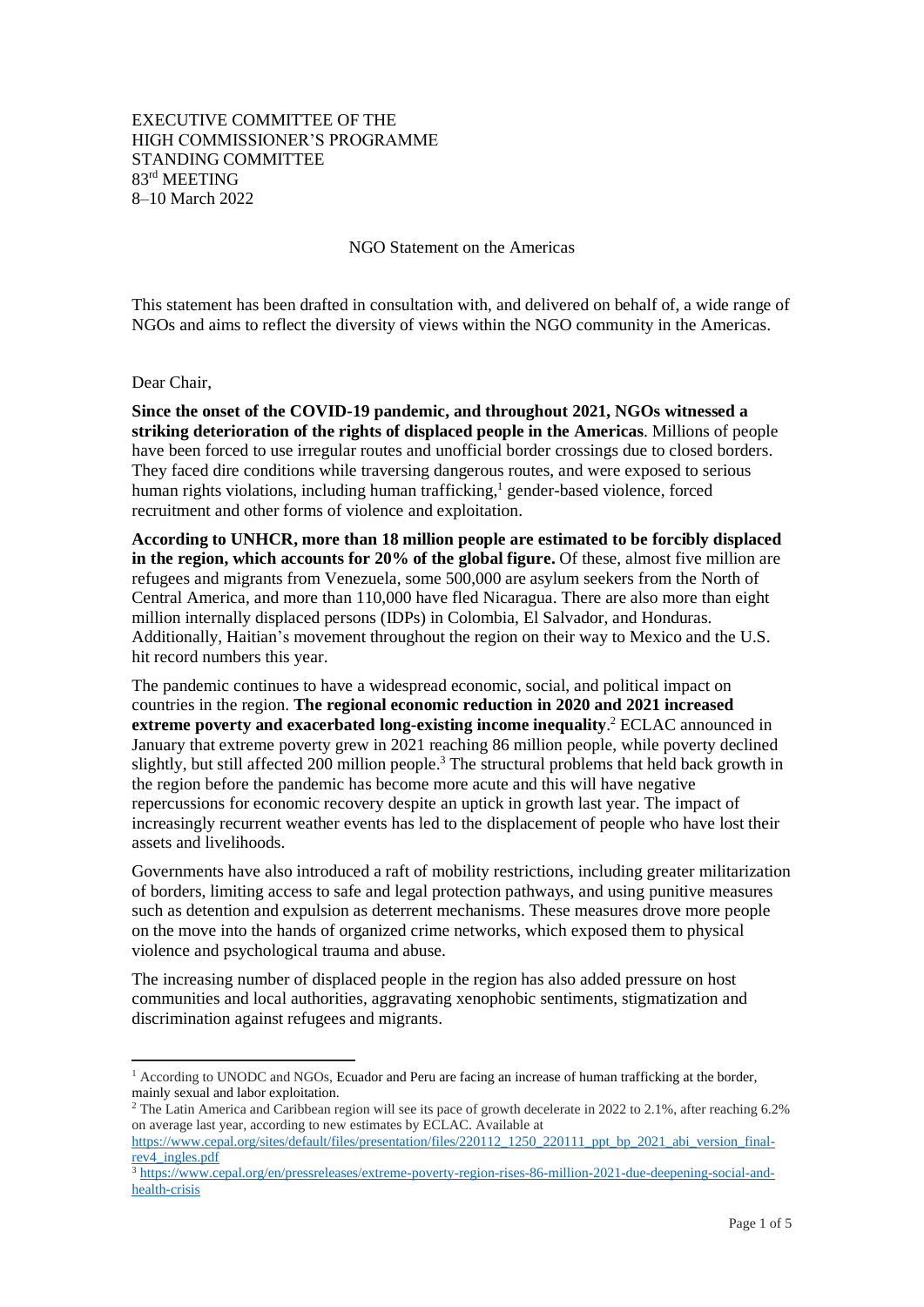NGOs acknowledge the efforts of governments to include refugees, asylum seekers and migrants in national COVID-19 vaccination plans, particularly those with irregular status. NGOs have been a key player in the roll-out of vaccination brigades in host communities by reaching out and providing information to vulnerable populations in several countries such as Aruba, Brazil, Colombia, Ecuador, and Mexico. However, lack of access to healthcare, water, sanitation, and hygiene services in informal settlements and shelters is particularly acute.

In relation to the main displacement situations in the region, we would like to draw attention to the following:

- **Mixed flows in the Colombian-Panamanian border**. Approximately 130,000 people entered Panama (around 80% Haitians) in 2021, through the Darien Gap, northwards.<sup>4</sup> The conditions of this route are highly dangerous and have exposed the population to serious protection risks, such as gender-based violence and human trafficking. Humanitarian coordination gaps are also posing manifold challenges to provide lifesaving assistance.
- **Haiti experienced profound instability as a result of the combined impact of the assassination of President Jovenel Moïse, the earthquake and tropical storm of August 2021, and rampant insecurity.** More than 4.9 million people (43% of the population) are in need of humanitarian assistance and protection. Last year, thousands of Haitians living across the region traveled northward towards Mexico and the U.S., seeking protection and better living conditions, often traversing extremely dangerous conditions to do so.
- **The U.S. continued to summarily expel people encountered at or near the border with Mexico, without giving them the right to claim asylum**. The U.S. has conducted over one million expulsions since the program began in March 2020, although the government did exempt unaccompanied children from the program and has allowed in some of the more vulnerable asylum seekers under a humanitarian exemption procedure. This policy, often referred to as Title 42, is enforced as a public health measure. However, many members of the medical community argue that the expulsions have no public health rationale.<sup>5</sup>
- **The U.S. government attempted to end the Migrant Protection Protocols (also known as "Remain in Mexico"), but due to a federal court ruling, the program was reinstated and expanded to additional nationalities**. <sup>6</sup> Remain in Mexico, which forced asylum seekers to stay in Mexico as their cases were processed in U.S. courts, originally applied to nationals from Spanish-speaking countries and Brazil, but has since been expanded to include all nationalities in the Western Hemisphere, including Haitians.
- **While attention has focused on the U.S.-Mexico border, the situation in the countries of North and Central America remains neglected**. The multidimensional crisis in the region is compounded by increasing levels of internal displacement in Honduras and El Salvador, totaling 318,000 people. There are hopes that with the launch of the Humanitarian Response Plans for 2021 and 2022 in Guatemala, El Salvador, and Honduras, which aims to reach 4.3 million people with the \$588 million

<sup>4</sup> Most of the people arriving at the Darien Gap have formally or informally crossed the border between Ecuador and Colombia.

<sup>5</sup> Fact sheet, *Title 42 Border Expulsions: How Biden and the CDC's Misuse of Public Health Authority Expels Asylum Seekers to Danger*, Physician for Human Rights, Doctors for Camp Closure, Doctors for America, Human Impact Partners, May 2021: <https://phr.org/wp-content/uploads/2021/05/PHR-Title-42-Order-Fact-Sheet.pdf>

<sup>6</sup> Department of Homeland Security, *Guidance regarding the Court-Ordered Reimplementation of the Migrant Protection Protocols*, December 2, 2021. Available at

[https://www.dhs.gov/sites/default/files/publications/21\\_1202\\_plcy\\_mpp-policy-guidance\\_508\\_1.pdf](https://www.dhs.gov/sites/default/files/publications/21_1202_plcy_mpp-policy-guidance_508_1.pdf)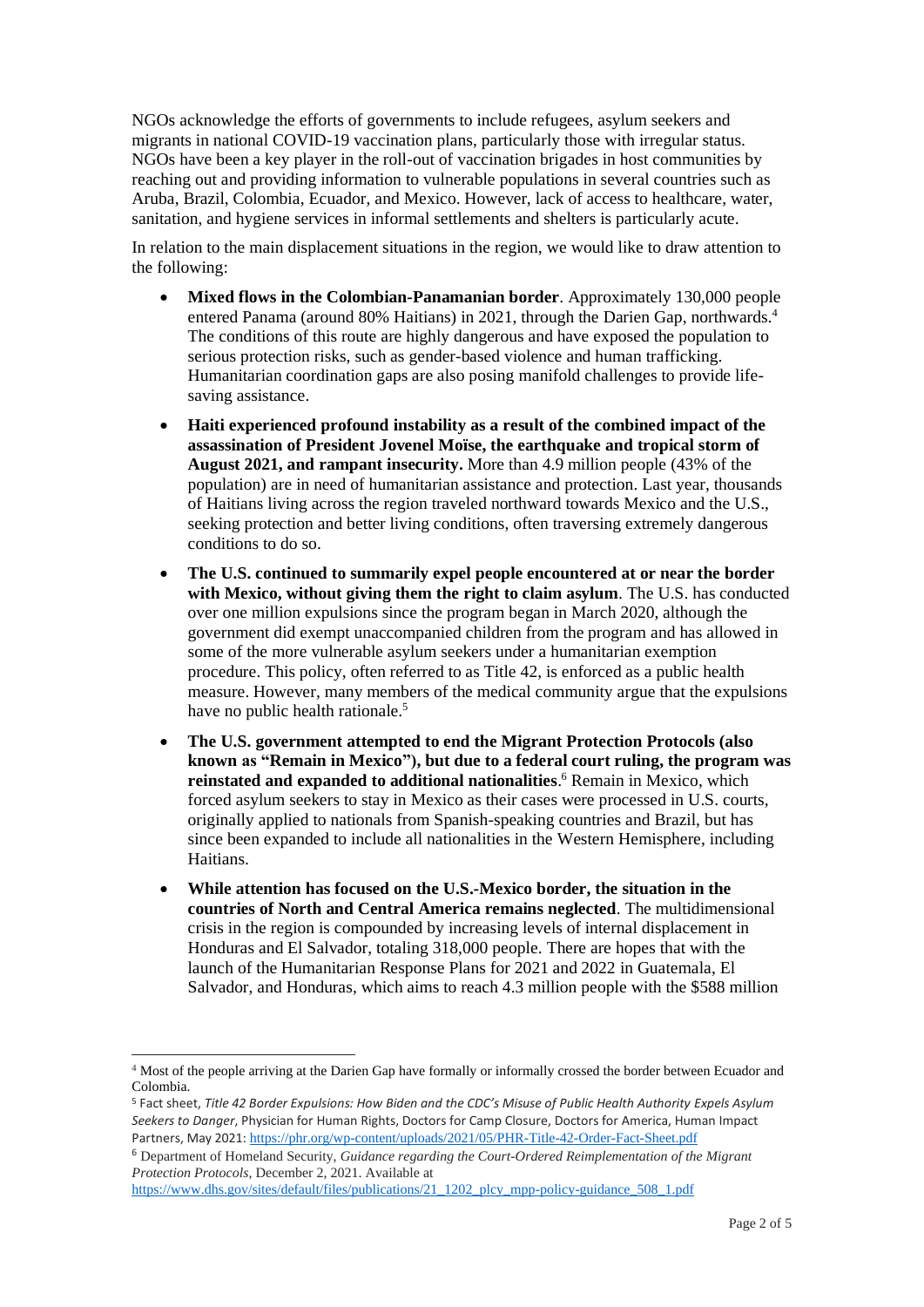USD requirements, the root causes of this crisis can be addressed in a coordinated, strategic, and more efficient manner.

- **Over 6 million Venezuelans have left their country to seek safety from violence, insecurity, and threats, with the vast majority (4.9 million) remaining in the region**. <sup>7</sup> NGOs welcome government measures to facilitate Venezuelans' access to migratory alternatives, as is the case in Brazil, Colombia, Ecuador, Peru, the Dominican Republic, and Trinidad and Tobago. However, these alternatives fail to bring long-term solutions for Venezuelans in the region, especially for the majority who intend to remain in host countries. Moreover, Venezuelans often face obstacles related to access to information about basic services, connectivity, administrative requirements, and additional costs that people cannot meet. Increased levels of xenophobia and exclusion also pose a critical protection gap for Venezuelans as evidenced most recently by violent acts in northern Chile. Drivers of the humanitarian crisis in Venezuela are estimated to continue to deteriorate, which will result in an increase of mixed migration across the region.
- **The humanitarian situation inside Colombia has worsened despite the "undeniable achievements" mentioned by the UN Secretary-General in his recent visit to the country**. <sup>8</sup> 253,000 new victims of forced displacement between January 1 and September 10, 2021, were documented by civil society. However, many of those affected are not registered in the official registry run by the Victims' Unit. At the same time, thousands have suffered confinement and mobility restrictions at the hands of armed groups. Other protection risks include massacres, targeted killings of social leaders and former combatants in reintegration processes, an increase in the recruitment of children, and victims from anti-personal mines and improvised explosives devices. The armed conflict also affected Venezuelans, as many suffer the same threats and humanitarian consequences as the local population. While the Government of Colombia is a model to the world in its implementation of Temporary Protection Status for 1.8 million Venezuelans, bottlenecks require changes in administrative approaches and ongoing international support to speed up access to documentation. Recurrent events of massive displacements in 2021 and early 2022 at the Colombian-Venezuelan border highlight the presence of non-state armed actors, and the need to step-up protection of the civil population.
- **More than 110,000 Nicaraguans have fled their country since 2018**, with the majority now in Costa Rica. Last year, Costa Rica received over 50,000 new asylum claims amid stretched capacities to fully process cases. Assessments from UNHCR and NGOs found Nicaraguans face difficulties in accessing employment opportunities and meeting basic needs such as food and housing. NGOs call on the international community to step up support for Nicaraguans and host countries.
- **Conditions for Venezuelans in the Caribbean, mainly in Aruba, Curaçao and Trinidad and Tobago, are worrying**. Cases of detention and deportation continue to rise, as well as family separation. The authorities' lack of capacity and political willingness makes the population more vulnerable,<sup>9</sup> with few prospects for reception and integration. While noting the Netherlands' recent decision to cut funding to Curaçao for its dangerous detention conditions, these measures alone will be insufficient to improve the conditions of Venezuelans in the Southern Caribbean.

<sup>7</sup> Data from the R4V Platform as of January 2022. Available a[t https://www.r4v.info/en/document/r4v-latin-america](https://www.r4v.info/en/document/r4v-latin-america-and-caribbean-venezuelan-refugees-and-migrants-region-january-2022)[and-caribbean-venezuelan-refugees-and-migrants-region-january-2022](https://www.r4v.info/en/document/r4v-latin-america-and-caribbean-venezuelan-refugees-and-migrants-region-january-2022)

<sup>8</sup> UN News, *Colombia's peace process is taking 'deep roots', but all sides must work together to overcome lingering challenges*, November 21, 2021. Available a[t https://news.un.org/en/story/2021/11/1106542](https://news.un.org/en/story/2021/11/1106542)

<sup>9</sup> Amnesty International, *Still No Safety: Venezuelans Denied Protection in Curacao*, October 11, 2021. Available at [https://www.amnesty.org/es/wp-content/uploads/2021/10/EUR3547242021ENGLISH.pdf;](https://www.amnesty.org/es/wp-content/uploads/2021/10/EUR3547242021ENGLISH.pdf)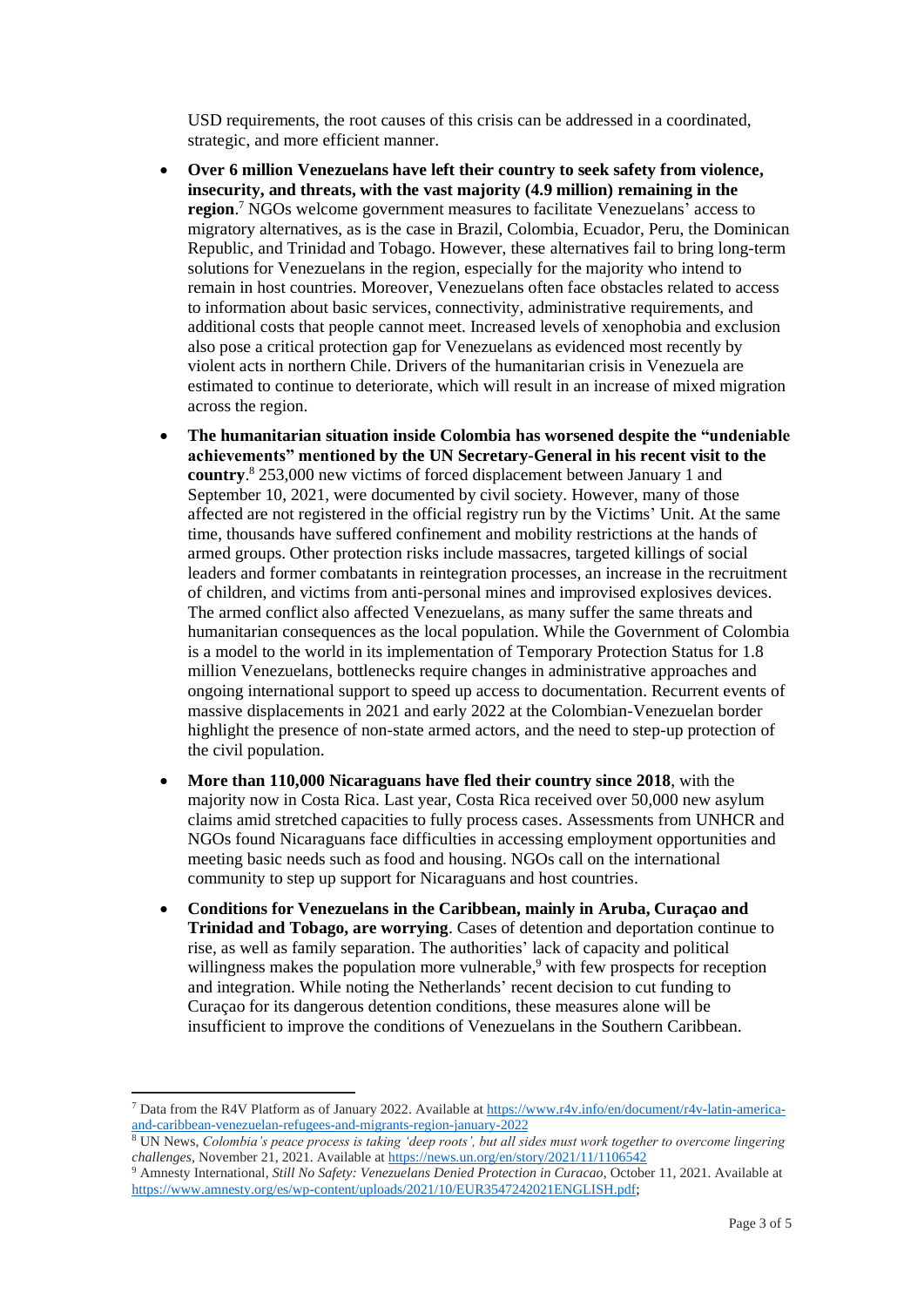- **Conditions for Dominicans of Haitian descent in the Dominican Republic have continued to worsen throughout the pandemic**. The lack of identity documentation has resulted in exclusion from healthcare and state relief. Further disruptions to crucial civil registration procedures have resulted in delays and backlogs leaving stateless people and those whose nationality is at risk, completely vulnerable to the multiple effects of COVID-19.<sup>10</sup>
- **Humanitarian access has significantly worsened in recent years due to political, administrative and security constraints<sup>11</sup>** (for instance, in Colombia, Haiti, Nicaragua, Honduras, Mexico and Venezuela) with adverse consequences on the populations we serve. Likewise, the pandemic created additional impediments to ensure humanitarian assistance reaches where it is most needed.

## **We make the following calls to action to governments, the international community, and UNHCR:**

- 1. Ensure that governments do not use the pandemic as a justification to create or normalize border closures, not fulfill their commitments or international obligations, or deny access to the territory for those in need of international protection and the right to apply for asylum. The focus requires supporting host countries, especially those that have been disproportionately affected by COVID-19.
- 2. Ensure that the irregular entry and permanence of people on the move are not criminalized and that any administrative or civil penalty related to their irregular entry is proportional and reasonable, while ensuring that alternative measures to detention and information are provided. The best interest of the child shall be a primary consideration in all the measures affecting them in situations of mobility.
- 3. Implement urgent policies to prevent and respond effectively to acts or expressions of discrimination, xenophobia and related intolerance against refugees and migrants.
- 4. Adopt efficient measures to facilitate access to documentation and migratory alternatives for people in an irregular status considering the circumstances of entry, length of stay and other factors, especially those related to family unity.
- 5. Guarantee humanitarian reception centers, mainly at borders, in accordance with human rights standards, include safe spaces for children, people with disabilities, women and LGBTIQ+ individuals at risk.
- 6. Guarantee that deportations, removals, and readmissions are executed after exhausting all administrative and judicial options with fair procedural safeguards and access to justice. To achieve that, people should have access to legal remedies and counsel, preferably free of charge.
- 7. Adopt policies that allow long-term continuity of efforts to guarantee economic and social rights, with a strong emphasis on the right to work, thereby ensuring that the full enjoyment of these rights will not depend on future administration changes.
- 8. Enhance adequate adaptation and resilience with frontline communities in the face of changing and complex humanitarian situations related to climate change, forced displacement, public health emergencies, economic instability, and increase multi-year, collaborative and flexible planning and multi-year funding mechanisms guaranteeing accountability.

<sup>10</sup> CESF Consortium, *Together we can: The COVID-19 Impact on Stateless people & a Roadmap for change*, June 2021[, https://files.institutesi.org/together\\_we\\_can\\_report\\_2021.pdf](https://files.institutesi.org/together_we_can_report_2021.pdf)

<sup>11</sup> ACAPS, *Humanitarian Access Overview*, December 2021. Available at [https://www.acaps.org/sites/acaps/files/crisis/humanitarian-access/2022-](https://www.acaps.org/sites/acaps/files/crisis/humanitarian-access/2022-01/acaps_humanitarian_access_overview_december_2021.pdf) [01/acaps\\_humanitarian\\_access\\_overview\\_december\\_2021.pdf](https://www.acaps.org/sites/acaps/files/crisis/humanitarian-access/2022-01/acaps_humanitarian_access_overview_december_2021.pdf)